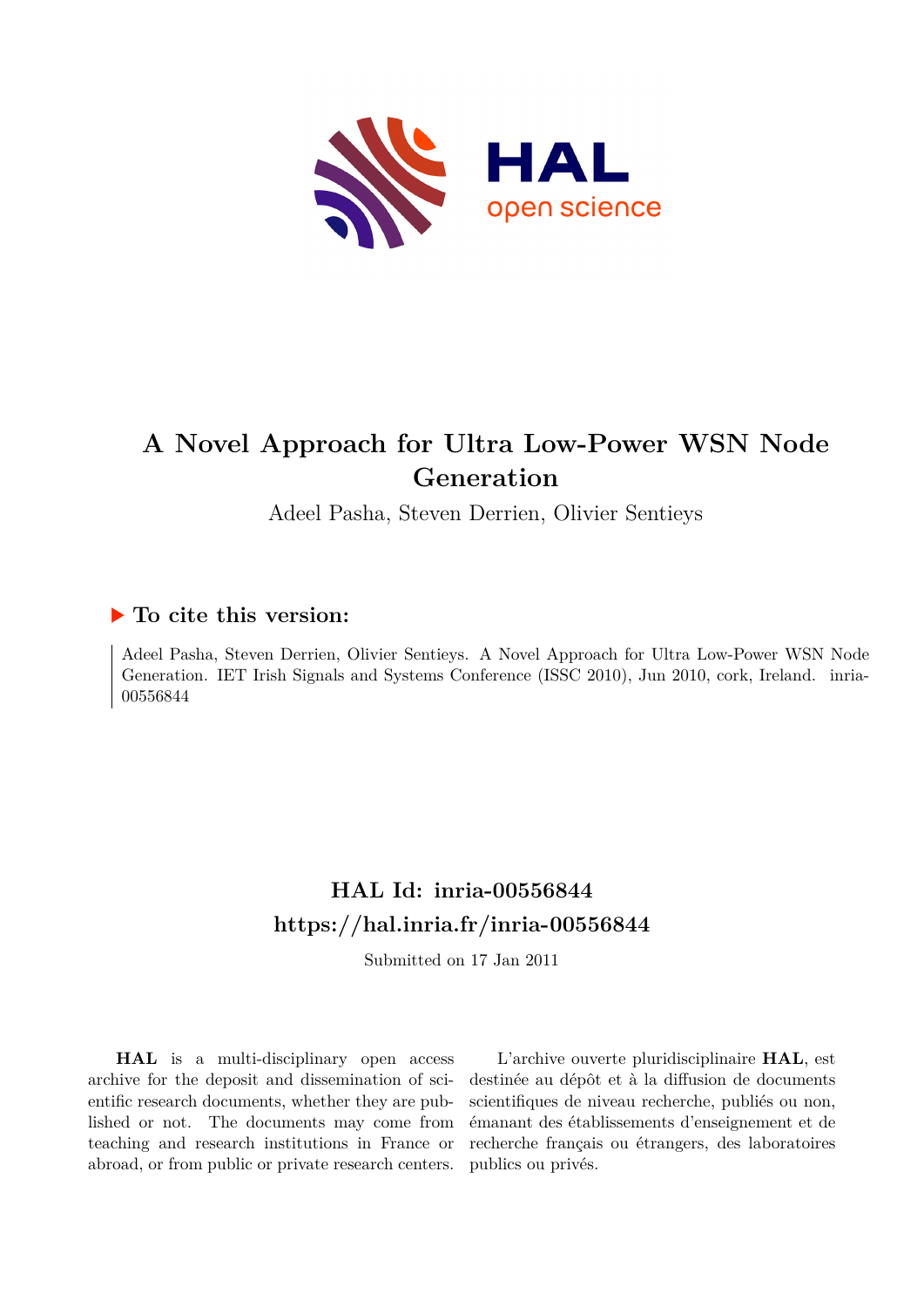# A Novel Approach for Ultra Low-Power WSN Node Generation

Muhammad Adeel Pasha, Steven Derrien and Olivier Sentieys

University of Rennes1, IRISA/INRIA Campus de Beaulieu, Rennes FRANCE

E-mail: adeel.pasha@irisa.fr steven.derrien@irisa.fr olivier.sentieys@irisa.fr

 $Abstract$  — Wireless Sensor Network (WSN) technology is now emerging with applications in various domains of human life e.g. medicine, environmental monitoring and military surveillance etc. WSN systems consist of low-cost and low-power sensor nodes that communicate efficiently over short distances. It has been shown that power consumption is the biggest design constraint for such systems. Currently, WSN nodes are being designed using low-power microcontrollers. However, their power dissipation is still orders of magnitude too high and limits the wide-spreading of WSN technology. In this paper, we propose an alternative approach that uses hardware specialization and power-gating to generate distributed hardware micro-tasks. We target control-oriented tasks running on WSN nodes and present, as a case study, a lamp-switching application. Our approach is validated experimentally and shows prominent power gains over software implementation on a low-power microcontroller such as the MSP430.

Keywords — Hardware Specialization, Low-Power Micro-Architecture, WSN

#### I Introduction

Recent advancements in micro-electro-mechanicalsystems (MEMS) technology, wireless communication, and digital electronics have facilitated the development of low-cost, low-power, multi-functional sensor nodes that are small in size and communicate efficiently over short distances. Systems of 1000s or even 10,000s of such nodes are anticipated and can revolutionize the way we live and work. A Wireless Sensor Network (WSN) is composed of a large number of sensor nodes, that are densely deployed either inside a region of interest or very close to it. Each node consists of processing capability (one or more microcontrollers with associated memory (RAM/Flash)), communication capability (an RF transceiver) and can accommodate various sensors and actuators.

Power consumption has been realized as the biggest constraint in the design of a WSN node. Since the nodes must be low-cost and small in size [1], it is not possible to equip them with a huge source of energy. To make the situation worse, WSN nodes may have to work unattended for long durations due to difficult access to them or a huge number of nodes. As a result, they must survive with self-harvested (e.g. solar cells)

or non-replenishing (e.g. batteries) sources of energy. All these restrictions toward energy retrieval make power consumption the most important design parameter.

In recent years, WSN nodes have been designed using low-power microcontrollers such as the MSP430 [2] from Texas Instrument or AT-Mega128L [3] from Atmel Corporation. These programmable processors share common characteristics such as a reasonable processing power with low power consumption at a very low cost. However, power dissipation of these devices is still orders of magnitude too high for application domains such as WSN, since these systems expect sensor nodes to operate with extremely limited energy resources for very long time periods (months if not years). Moreover, because these nodes remain idle during most of their lifetime, their static power consumption plays a major role in their actual energy budget.

In such situations, the only way to further improve the energy efficiency of such a system is to customize its design to the application at hand. The approach consists in implementing each task of a control-oriented application graph on a powergated specialized hardware architecture (called hardware *micro-task*). This architecture is in the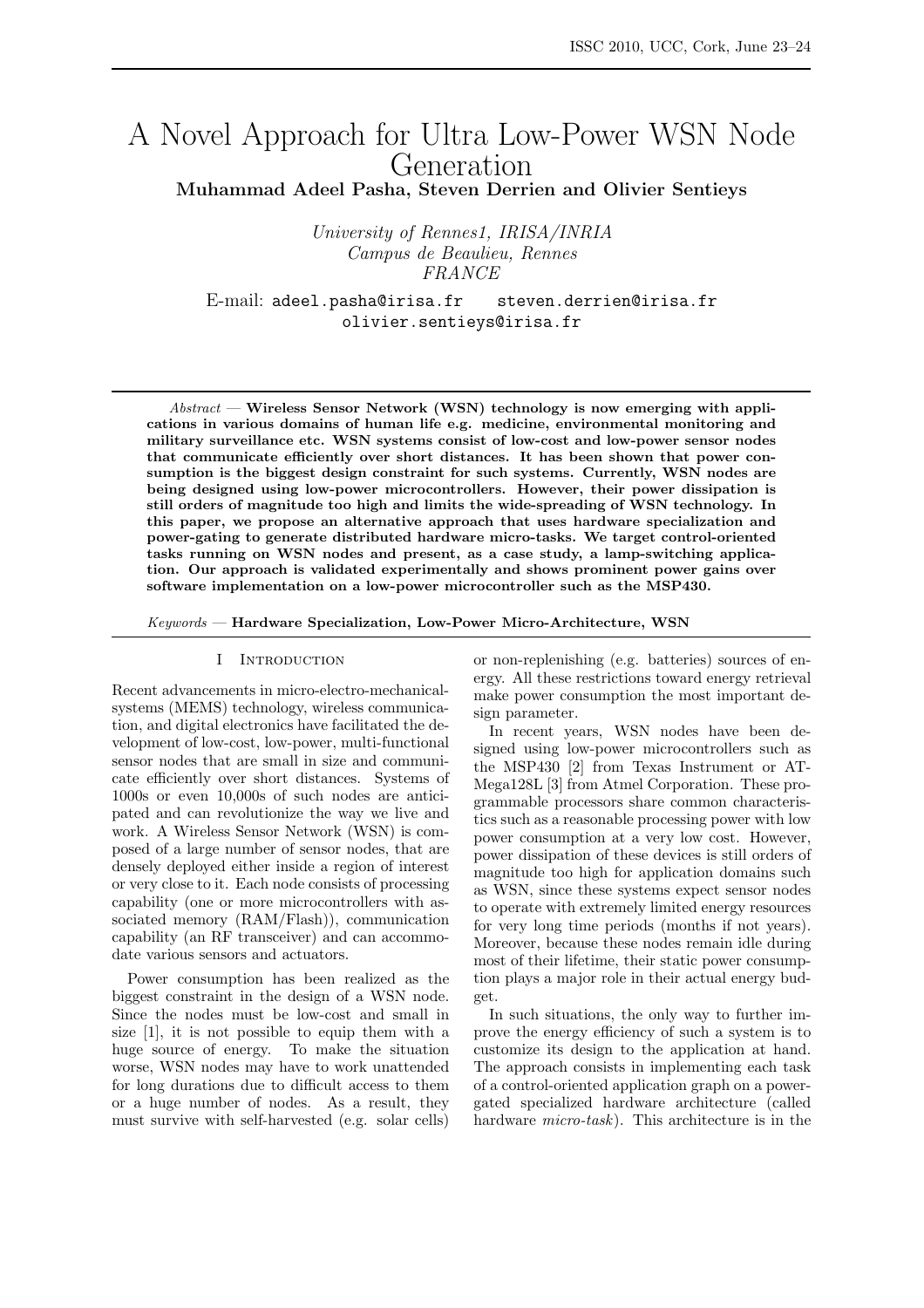form of a minimalistic datapath controlled by a custom Finite State Machine (FSM) and is being automatically generated from a task specification in C, using an ASIP-like retargeted design environment. The approach results in improving both the dynamic (thanks to hardware specialization) and static (thanks to power-gating) power of the WSN node.

In this paper, we are investigating the application of this hardware specialization approach from WSN perspective. We propose, as a case study, a lamp-switching application in which a transmitting node demands a receiving node to switch on/off its lamp if a button is pressed at transmitter end.

The main contribution of this article lies in investigating the power benefits of power-gated hardware micro-tasks based approach. A simple yet realistic case study of a WSN example also serves as an experimental validation that the approach is conceivable for real-life WSN applications. We also provide the SPICE transistor-level timing simulation results to show that the on/off-switching delays of the power-gated micro-tasks are within the acceptable range and even better than that of traditional low-power microcontrollers such as the MSP430.

Our experiments show that dynamic power savings of one to two orders of magnitude can be obtained for different control-oriented tasks of our application (w.r.t. a low-power MCU such as the MSP430). Moreover, since the tasks are powergated, their static power consumption will be virtually zero when the WSN nodes will be in sleep mode.

The rest of this paper is organized as follows. We start by presenting the related work in Section II and describe thoroughly our proposed case study in Section III. In Section IV, we present experimental results which confirm the validity of the approach. Finally, conclusion and future research directions are drawn in Section V.

#### II Related Work

In the last decade, a wide range of applications for sensor network have been developed. Some of the application areas are environment, military, health, and security. WSN may consist of many different types of sensors such as seismic, low sampling rate magnetic, thermal, visual, infrared, acoustic and radar. These sensors are able to monitor a wide variety of ambient conditions such as temperature, humidity, lightning, pressure, and vehicular movements etc [4]. This section details the literature study of some of such WSN applications. Later in the section, we highlight some application benchmarks that have been proposed for WSN. Finally, we present some power optimization efforts done at micro-architectural and operating system level in the context of WSN.

#### a) Important WSN applications

Environmental monitoring is an important application of WSN. In reference [5], a habitat monitoring system is discussed. Similarly, forest fire detection and prevention [6], and detection of volcanic eruptions [7] are other examples of environmentmonitoring WSN systems.

WSN can also be used as an integral part of military command, control, communication, computing, intelligence, surveillance, reconnaissance and targeting (C4ISRT) systems [8]. The rapid deployment, self-organization and fault tolerance are some characteristics that make WSN a very promising sensing technique for military C4ISRT systems.

Moreover, the benefits of WSN have also been proved in other domains of human life such as health monitoring and home applications [9, 10].

#### b) WSN application benchmarks

We have seen in this section that WSN applications consist of a heterogeneous nature as they are pretty different in their overall goals to be achieved. However, the basic tasks performed in a WSN node are quite similar. These tasks are: sensing a certain phenomenon, gathering its relevant data and forwarding it to a base-station in a pre/post-processed state. Several attempts have been conceived to profile the workload of a generic WSN node. Two of the recent application benchmarks for WSN are SenseBench [11] and WiSeN-Bench [12]. Both of them have tried very well to cover the general applications and algorithms that can be run on a typical WSN node.

#### c) Low-power MCUs and operating systems

As far as power optimization of WSN domain is concerned, many research efforts have been made. These works cover all the design aspects of a WSN from application layer of the communication stack to the physical layer (e.g. efficient routing algorithms, low-power medium access control (MAC) protocols etc.). However, since the focus of our research work is the micro-architectural level, we try to summarize the characteristics of low-power micro-controllers (such as the MSP430 and the ATMega128L) that have been developed for lowpower applications and the light-weight operating systems running on them.

The common characteristics of such MCUs are: a simple datapath (8/16-bit wide), a reduced number of instructions (only 27 instructions for the MSP430), and several power saving modes that allow the system to select the best compromise between power saving and reactivity (i.e. wakeup time). These processors are designed for lowpower operation across a range of embedded system application settings but are not necessarily well-suited to the event-driven behavior of WSN nodes as they are based on a general purpose, monolithic compute engine.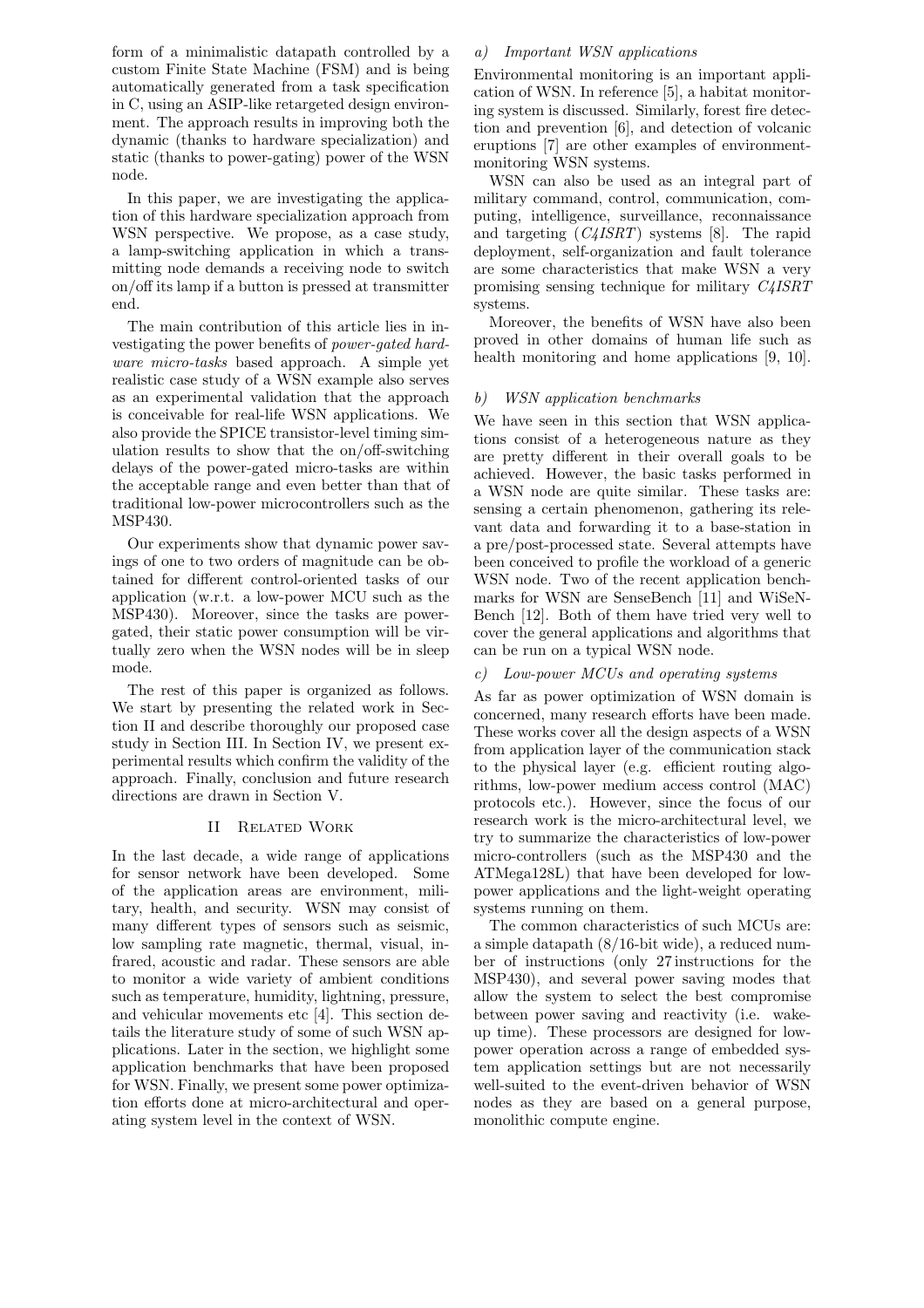For example, Mica2 mote [13] has been widely used by the research community. It is a complete WSN node based on a ATmega128L MCU, with I/O peripherals, an RF transceiver and sensor devices. Measurements of Mica2 show that its MCU consumes an average 8 mA of current when active and approximately  $15 \mu A$  when in low-power mode. The MSP430F1611 used by Hydrowatch platform consumes a nominal  $500 \mu A$  [14] whereas the latest version of MSP430 (MSP430F21x2) consumes approximately  $8.8 \,\mathrm{mW}$  (@ 16 MHz).

It is an acknowledged fact that the power budget of a WSN node that would rely only on energy harvesting technologies is estimated to be around  $100 \mu \text{W}$  [15]. Comparing this constraint with that of current MCUs power consumption profiles clearly drives us toward alternative architectural solutions (e.g. hardware specialization of the system).

Moreover, most of currently used MCU packages include a limited amount of RAM (only a few hundred Bytes to a few kilo-Bytes). This limited amount of storage resources poses great challenges to the software designers since both the user application and operating system must work with this very small amount of memory.

As a consequence, there have been several attempts to reduce the complexity of the operating system (OS) on these devices. In particular, many approaches have been proposed to reduce the overhead caused by dynamic scheduling of the threads by using alternative concurrency computational models. For example, TinyOS [16] is built upon an event-driven approach, without explicit thread management, and Contiki [17] proposes a simplified thread execution model (named protothread), in which preemption can only occur at specific points in the task control flow.

#### III Proposed approach

The section starts by explaining the case study used in the current work and later on, outlines the notion of micro-task and the generic architecture of a WSN node built using the proposed approach.

#### a) Proposed case study

WSN applications, being event-driven in nature, can be represented as Tasks Flow Graphs (TFGs) where a task execution is triggered by *events*, be they external or produced by another task.

This section highlights the important control tasks of our lamp-switching WSN application during transmit as well as receive mode. The controlflow of the proposed node is based on RICER (Receiver Initiated CyclEd Receiver) MAC protocol [18]. Briefly speaking, data transmission by a transmitter node is initiated upon reception of a wake-up beacon from the desired receiver node. Fig. 1 (a and b) shows the TFGs of the proposed node in transmit and receive mode, respectively.

#### a).1 Control tasks running on a WSN node in transmit mode

Here are the basic control tasks running on a our WSN node in transmit mode:

- Wait for wake-up beacon: Upon reception of an external event (buttonPushed) or an ackNOK event, the transmitter node waits for the wake-up beacon from the desired receiver node according to RICER protocol. We have written a C-function, called waitForBeacon(), that actually starts a timer and reads the data packets received by its RF transceiver through Serial Peripheral Interface (SPI) bus. In our example, we are using CC2420 radio chip from Texas Instrument [19] as RF transceiver. If the transmitter receives the required wake-up beacon before the timer expiry, it generates a beaconReceived event. Otherwise, a  $timeOut2$  event is generated by the task.
- Sending data: The next task is data transmission that is described in sendData() function. This function writes data frame to the physical interface of the radio transceiver through SPI bus and generates a *dataSent* event.
- Receiving acknowledgment: After sending data, the transmitter node waits for an acknowledgment frame from the receiver using receiveAck() function. If it receives the acknowledgment correctly, it generates an ackOK event, otherwise an ackNOK event is generated.
- Shutting down the transceiver: Upon reception of  $ackOK$  or  $timeOut2$  event, the transmitter node will shut down its RF transceiver to save energy. This is done through shutDownRadio() function, that sends appropriate signals to RF transceiver to shut it down.

#### a).2 Control tasks running on a WSN node in receive mode

The control tasks running on a WSN receiver node of our case study are as follows:

- Sending a wake-up beacon: Our proposed WSN node periodically broadcasts a wake-up beacon to announce the neighbors to initialize a communication. This control task waits for an external event timerEvent for its activation. This external event is periodically generated by a hardware timer. The corresponding C-function for the task is described in sendBeacon() function that generates a beaconSent event.
- Receiving and analyzing data: After sending the beacon, the receiver waits for the data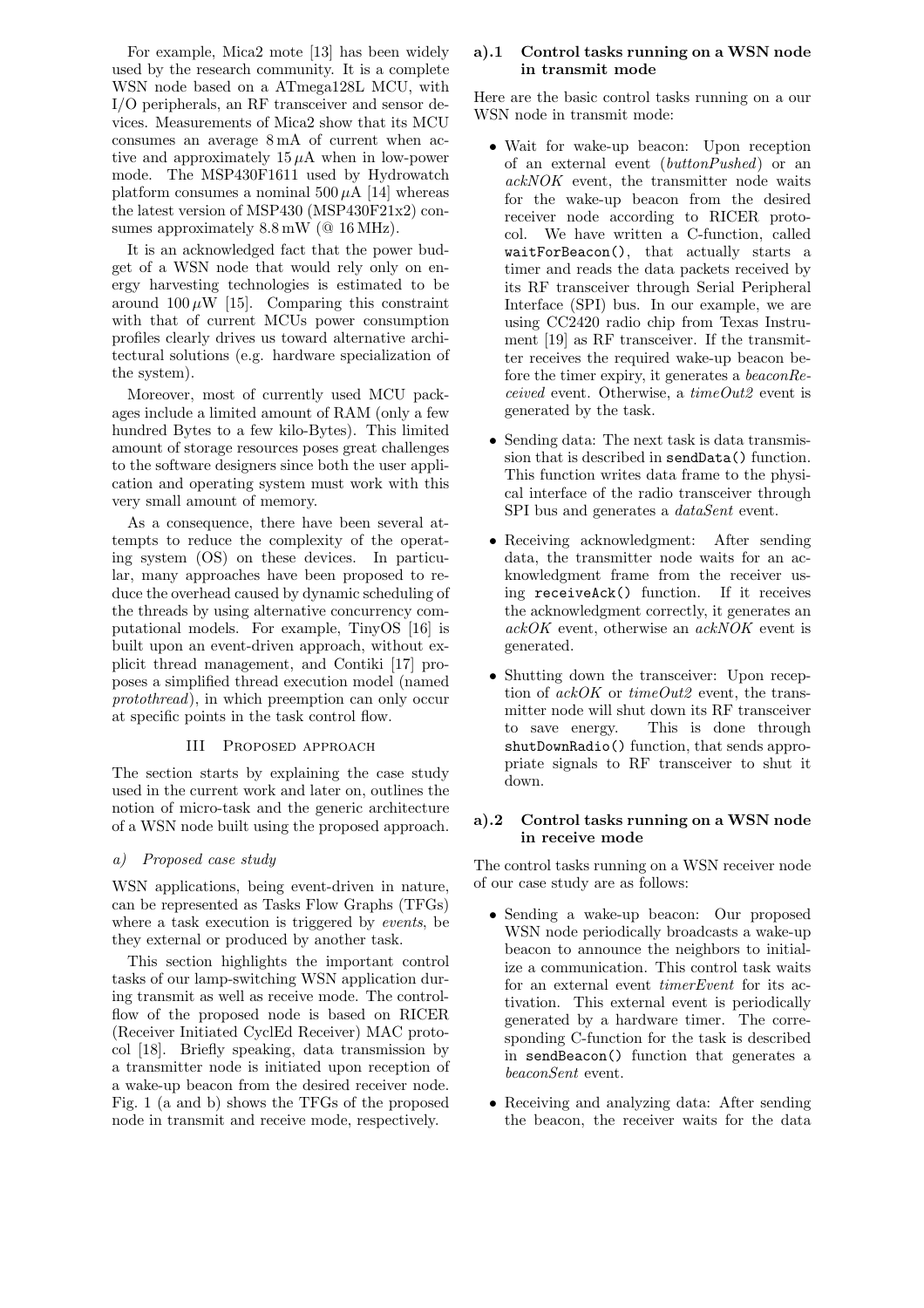

Fig. 1: System-level task flow graphs of a WSN node in transmit and receive modes

frame from any transmitter. The task is described in receiveData() function that starts a timer for possible time-out and receives and analyzes the data frame if it is destined for the receiver node or not. In case of valid data, it generates dataReceived event whereas if the timer is expired and no valid data is received, a timeOut1 event is generated.

- Sending acknowledgment: Upon successful data reception, the receiver generates an acknowledgment for the transmitter node by calling sendAck() function that sends an acknowledgment frame to its RF transceiver and generates a ackSent event.
- Switching the lamp: The next task, in receiver TFG, is switching the lamp that is accomplished by calling the switchLamp() function. This function analyzes the previous state of the lamp by reading its corresponding port and inverses it to switch the lamp state. Then it generates a lampSwitched event.
- Shutting down the transceiver: Upon reception of lampSwitched or timeOut1 event, the receiver node shuts down its RF transceiver.

#### b) Notion of micro-task and generic architecture of proposed WSN node

Each task of a TFG can be mapped onto a specialized hardware structure called a micro-task. This hardware can be seen as a small MCU datapath micro-architecture, driven by a control FSM that executes the micro-code corresponding to the task at hand. The micro-task can access some shared

memories, and can be directly connected to some of the I/O peripheral ports.

Fig. 2(a) shows the template of a micro-task architecture with an 8-bit data-path; dotted lines represent control signals generated by the control FSM whereas solid lines represent the data-flow connections between the various datapath components.

Fig. 2(b) presents the generic architecture of a node designed using micro-tasking. Monitor is a system-level controller that is responsible for the activation and deactivation of the individual micro-tasks and is automatically generated by our design tool (for details about its features, working and architecture see [20]).

#### IV Experimental results

This section starts by outlining the design-flow used to generate the micro-tasks from their corresponding C-descriptions and summarizes the power benefits of the proposed approach w.r.t. corresponding software implementation. Later on, it describes the experimental setup used for the extraction of output switching timings for a powergated logic block.

#### a) Automatic generation of micro-tasks

The proposed design-flow for micro-task generation (Fig. 3) is based on  $GeCoS$  compiler infrastructure [21], a retargetable C compiler framework, whose instruction selection phase is retargeted to generate the assembly instructions for our simplified datapath model. This low-level program representation is then used to generate VHDL descriptions of (i) a custom datapath which implements the minimum required set of operations for the task at hand, and (ii) a micro-coded FSM that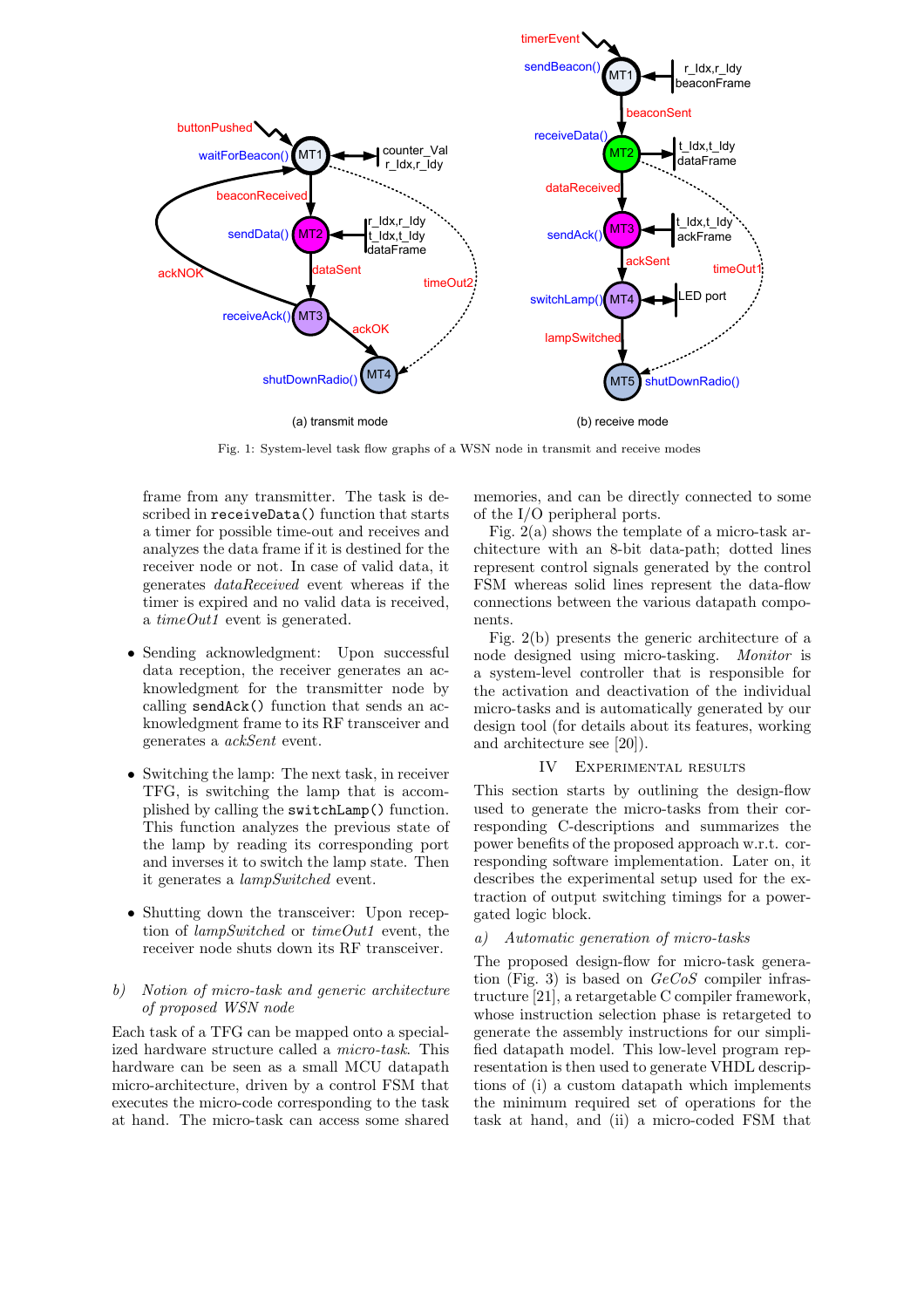

Fig. 2: Architecture of a common micro-task and system-level task-mapping of a generic WSN node.



Fig. 3: Software design flow for micro-task generation

Table 1: Dynamic power consumption for various control tasks (@ 16 MHz).

| Micro-Task    |                   |                |             |                    |
|---------------|-------------------|----------------|-------------|--------------------|
| Name          | Power             | Gain           | Area        | Eq. Nand           |
|               | $(\mu W)$         | $(\mathbf{x})$ | $(\mu m^2)$ | $\text{Gates}(\#)$ |
| sendData      | 28.2              | 312/34         | 6435        | 805                |
| sendBeacon    | 28.3              | 310/33.9       | 6435        | 805                |
| sendAck       | 28.2              | 312/34         | 6435        | 805                |
| receiveData   | 28.3              | 310/33.9       | 6473        | 810                |
| receiveBeacon | 28                | 314/34.3       | 6469        | 809                |
| receiveAck    | 27.9              | 315/34.5       | 6600        | 825                |
| switchLamp    | $\overline{18.5}$ | 475/51         | 4208        | 526                |
| shutDownRadio | $\overline{20.3}$ | 433/47         | 4356        | 545                |

controls different entities of the datapath (for details of our design-flow, see [22]) .

#### b) Power benefits of micro-tasking

The micro-task VHDL designs have been synthesized for 130 nm CMOS technology using Synopsys Design Compiler. We used these synthesis results to extract gate-level static and dynamic power estimations assuming a 16 MHz operating frequency. For the sake of comparison, with a software implementation, we used as baseline the MSP430F21x2 (MCU core with memory and peripherals) dissipation of 8.8 mW normalized at 16 MHz (the data sheet indicates a dissipation of  $550 \mu W$  at 1 MHz).

We also synthesized an open-source MSP430-like MCU core to get the statistical power estimation. Early estimates show 0.96 mW at 16 MHz without accounting for memory and peripherals. We expect the actual power consumption of the MSP430 to lie between the two figures and compared the power consumption of micro-tasks to both of them.

The results are given in Table 1 where it can be observed that power benefits of one to two orders of magnitude can be gained over software implementation. The fourth column of Table 1 summarizes the surface areas consumed by the microtasks (FSM and datapath without the shared data RAM). The surface area of open-source MSP430 like MCU core is around  $74,000 \,\mu m^2$ . Hence, it can be seen that our approach does not consume much area and several micro-tasks can be placed in the same area as is consumed by an MSP430-like MCU.

#### c) Switching delays for a power-gated block

To check the feasibility of applying power-gating to a micro-task, we used similar model of a powergated block as was used in [23]. However, as no quantitative data for the switching delays specific to a CMOS technology was given, we re-run the experiments to extract the delay information.

For this purpose, We used Mentor Graphics Eldo to perform the transistor-level SPICE simulations using a 130 nm CMOS technology. We used parallel NAND gates to model the timing behavior of a power-gated block (Fig.  $4(a)$ ). Fig. 4 (b and c) also shows that for a block consisting of 3000 gates (a sleep transistor width of  $2.04 \mu m$ ), we have a turn-on delay of 38 ns and turn-off delay of 451 ns (between cut-off and active mode). This must be compared with MSP430's typical wake-up delay of  $1 \mu s$  from the standby mode.

#### V CONCLUSION

In this paper, we have proposed a novel approach for ultra low-power implementation of controloriented tasks running on a WSN node. Our ap-